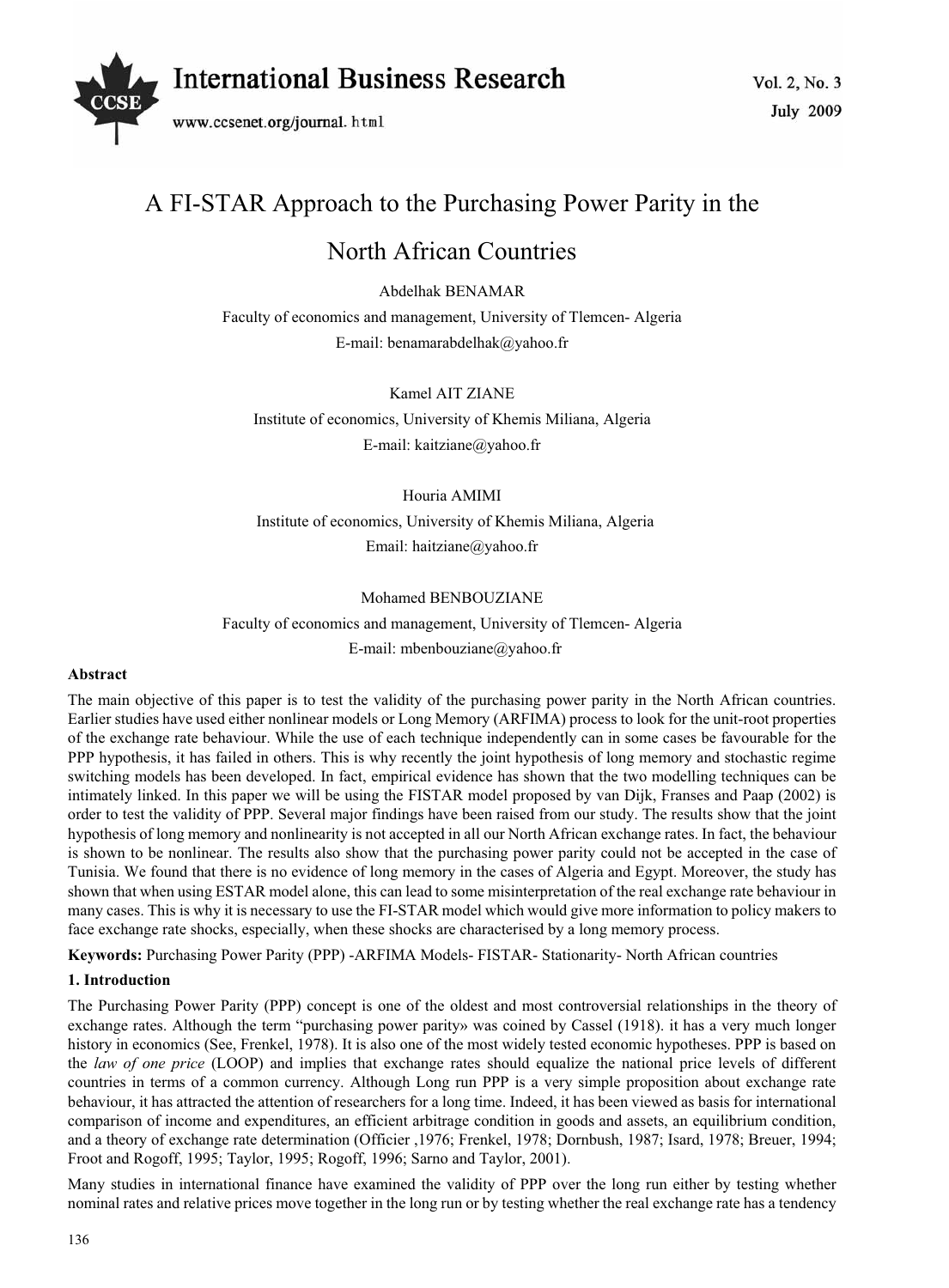to revert to a stable equilibrium level over time. These studies have yielded different result outcomes depending of the testing procedures employed.

Moreover, the empirical literature on Purchasing Power Parity seems to have arrived at the consensus that real exchange rates tend toward PPP in the very long run. However, as Rogoff (1996) points out, the slow rate of convergence to PPP, with deviations having a half life about three to five years, remains a puzzle.

New developments in PPP extend the traditional approaches in two important ways. First, they recognize the nonlinearities created by information, transaction and transportation costs, and other trade impediments. This new approach refers to the modern theories of LOP and PPP (Peppinger, 2004). The nonlinearity helps resolve a number of puzzles concerning the persistence and volatility of real exchange rates. The time series models that are considered for describing and forecasting nonlinear properties of different macroeconomic variables (such as, exchange rates, unemployment…) are either Markov switching type, see Hamilton (1989). or the Threshold autoregressive [TAR], see Tong (1990). Sekkioua (2005). or Smooth Transition Autoregressive type, see Granger and Terasvirta (1993) and Franses, Van Dijk and Terasvirta (1993). The second issue that is raised by PPP literature is that shocks to exchange rate series seem rather persistent. This feature is commonly coined as the Long Memory feature; see Diebold and Rudebush (1989). and Baillie, R. (1996). The model that is used to describe such a feature belongs to the class of the Fractionally Integrated [FI] time series models; see Granger and Joyeux (1980) and Hosking (1981).

A number of empirical studies support either a non-linear adjustment of real exchange rates toward long-run equilibrium or long memory behaviour to exchange rates. However, very few are the attempts to combine he two features (long memory and nonlinearity) in one single model, see Van Dijk, Franses and Paap (2002) and Smallwood (2005).

Many recent studies have found strong evidence of complementarity and substitutability between long memory and nonlinear models. So, it would be rather useful to try to capture both features in one single model. In this paper we put forward such a model. Thus, we will be using the FISTAR model as proposed by van Dijk, *et al* (2002) in order to test the validity of the PPP in the North African countries

The rest of the article is structured as follows. In the next section we provide a short review on empirical validity of the PPP. Section 3 discusses the FISTAR methodology. Section 4 describes the data. The results are reported in section 5. A final section briefly summaries and concludes.

## **2. Empirical evidence on PPP**

## *2.1 Theoretical basis on PPP*

The Purchasing Power Parity (PPP) concept is one of the oldest and most controversial relationships in the theory of exchange rates. Among the most popular versions of PPP, there exist the "absolute" version which states that the exchange rate between two currencies of any pair of countries should equal the ratio of the aggregate price levels in the two currencies, and the "strict" version which relates changes in exchange rates to in inflation differential rates.

The earlier promises of the flexible exchange rates were that long-run trends in exchange markets would be denominated by relative rates of inflation, i.e. that exchange rates would follow the PPP (Friedman, 1953). and that temporary factors such as shifting interest rates might cause temporary deviations from PPP but such deviations are reduced because speculators force the market towards its long long-run equilibrium.

The two mentioned versions can be written as follows:

Absolute Version

 $lnS_t = a + b ln (p / p^*), + U_t$ 

Relative Version

 $\Delta lnS_t = b\Delta ln (p/p^*) + V_t$ 

Where  $S_t$  = the exchange rate

 $(p / p^*)$  = the ratio of domestic to foreign price indices, the asterisk denotes the foreign country.

 $U_t$ ,  $V_t$  = error terms

- $\Delta$  = the first difference operator
- $a =$  the intercept term
- $b =$  the slope coefficient.

There is not, however, a unique view about which price index should be used in these versions. According to one extreme view, exchange rates should be held in line with general price indices, i.e. prices of both traded and non-traded goods. Advocates of this view emphasise the role of asset equilibrium in determining the exchange rate (Cassel, 1930). A second view focuses on commodity arbitrage as the international mechanism that correct purchasing power disparities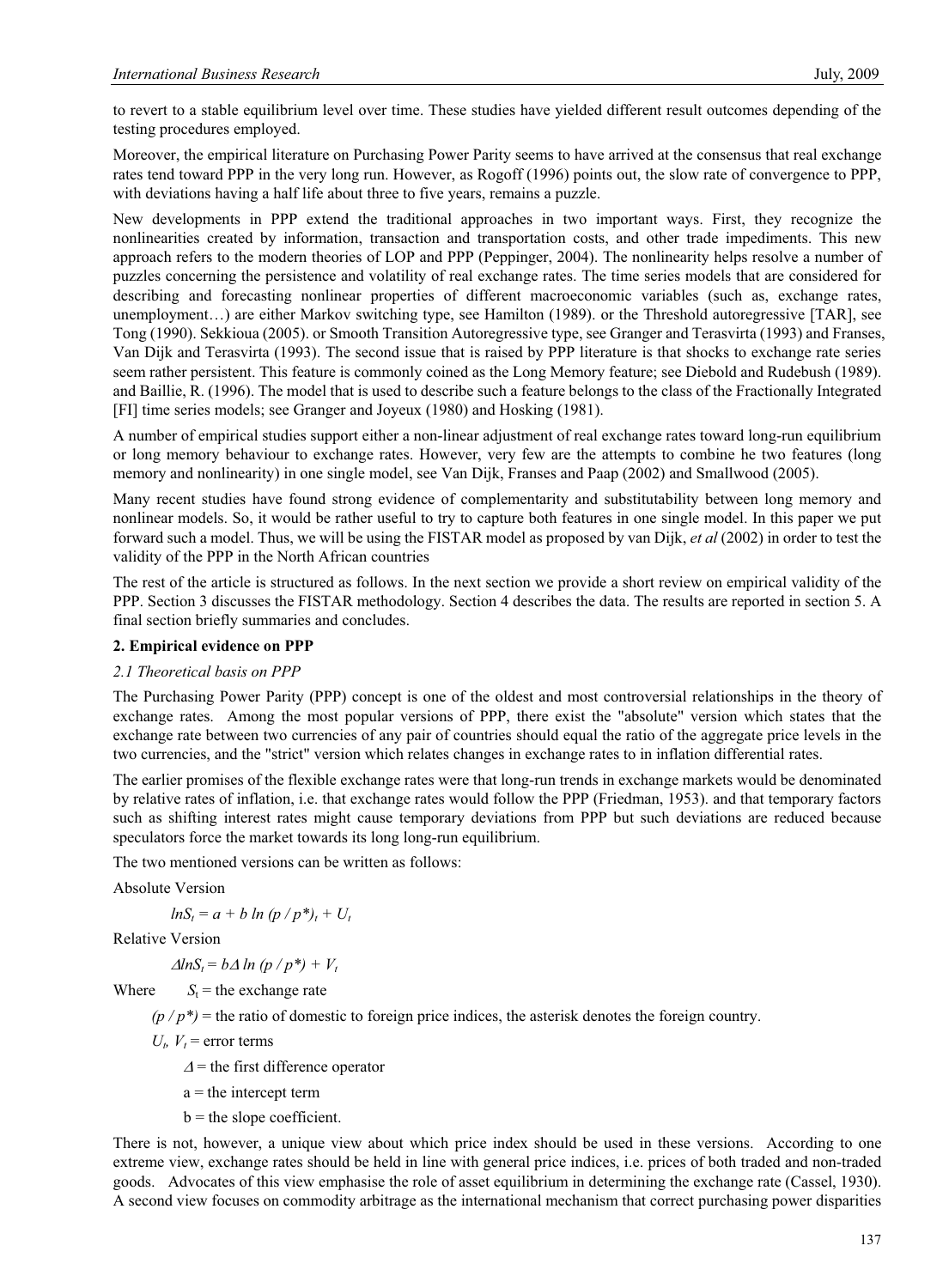and therefore argues that only prices of traded goods should be included in the calculation of the ratio of price indices. Supporters of this view are, for example, (Bunting, 1939; Hecksher, 1930; Pigou, 1920; Viner, 1937).

The third view goes further to account for non-traded goods only. According to Keynes, the use of prices of traded goods only, is no more than a tautology; because it simply means that the price of a commodity must be the same elsewhere when converted into a common currency. Hansen and Hodrick (1980) for example claimed for the use of production indices.

The choice of the price index is not the only deficiency to the PPP, other factors such as the choice of base period for relative PPP and the transportation costs may also bias the calculation of PPP. These deficiencies have weakened the theoretical basis of PPP.

The PPP doctrine is seen as an equilibrium relationship between an exchange rate and some designated ratio of price indices. This relationship implies that any divergence from the ratio will set in motion corrective forces acting to restore equilibrium. The question that can be asked here is which causes which? Is it the changes in prices that cause exchange rate movements or is it the opposite?

The majority of authors recognised that prices and exchanges rates are determined simultaneously. A minority, however, argued that there exists a causal relationship between prices and exchange rates. Cassel (1930). for example, claimed that the causality goes from prices to the exchange rate; Einzig (1937) claimed the opposite.

# *2.2 Violations of PPP*

This section considers some empirical results concerning the validity of purchasing power parity. The body of empirical literature on PPP (Purchasing Power Parity) focused on developing countries is quite thin, both in absolute terms and when compared to that available for industrial economies (Breuer, 1994). This is probably a consequence of the developing countries' reluctance to adopt floating exchange rates following the breakdown of the Bretton Woods system. Indeed, the fact that the majority of these countries held on for a while to fixed exchange rate arrangements-as well as to all forms of restrictions on current and capital account transactions-made it both less pressing and less meaningful to use their data to test models that relied upon (or consisted of) PPP-based notions of the equilibrium exchange rate.

The situation started to change in the late 1980s. Since then, a growing number of studies have examined the time series properties of RER in various developing countries, in many cases testing explicitly for some version of PPP.

To classify the tests employed in the studies we followed the demarcation of the various stages of tests of PPP proposed by Breuer, 1994 and Froot and Rogoff, 1995, namely: simple tests of PPP as the null hypothesis, univariate tests of the time series properties of the RER series, and cointegrating tests of PPP, both bivariate and trivariate .

The results given by these studies capture some interesting features of empirical studies of RER and PPP in emerging economies. First, in terms of coverage, there is far more evidence available for Latin American economies than for developing countries in other parts of the world. Second, the periods covered by the studies are quite short. The majority of studies conducted tests on data series that covered less than 30 years and some of them did so on series that covered less than 15 years. Third, studies relied a bit more heavily on consumer price indices than on wholesale price indices to construct their measure of relative (domestic to foreign) prices. Fourth, the majority of studies relied on some type of univariate test to examine the main properties of the RER and the hypothesis. Only very few studies (McNown and Wallace, 1989, Liu, 1992, Gan, 1994 and Seabra, 1995) conducted bivariate cointegrating tests of PPP. And fifth, studies were generally unclear about the precise PPP hypothesis that was being tested.

An obvious consequence of the predominance of univariate tests of PPP is that the bulk of the findings obtained by the above studies revolve around the stationarity of various measures of the RER. By and large, the hypothesis that the RER is stationary in developing countries (and, thus, that some form of PPP condition holds in the long run) does not receive much support from these studies. In fact, Edwards, 1989 tested the random walk hypothesis for a combined total of 44 series, and rejected it in about 2/3 of the cases.

Results from the (few) studies that used cointegration tests were somewhat more supportive of the PPP hypotheses. The two studies that conducted trivariate tests of cointegration (Liu, 1992 and Seabra, 1995) found even stronger evidence of an equilibrium relationship between the exchange rate and domestic and foreign prices (18 of 20 cases). Notably, all the support for PPP obtained from these stage-three tests stemmed from data on Latin American countries; in fact, Gan, 1994 did not find evidence of cointegration between the exchange rate and prices in any of the five East Asian countries in his sample.

Seeing what the studies have to offer, one gets the distinct feeling that our knowledge of the basic time series properties of RER in developing countries and, in particular, of the relevance of PPP as a long-run benchmark for the equilibrium RER in these economies is fairly rudimentary. The most serious shortcoming is, without question, the low power of the tests (especially of cointegration tests) to distinguish among alternative hypotheses in the short periods covered by the studies a deficiency that cannot be fixed by the common practice of increasing the number of observations through the use of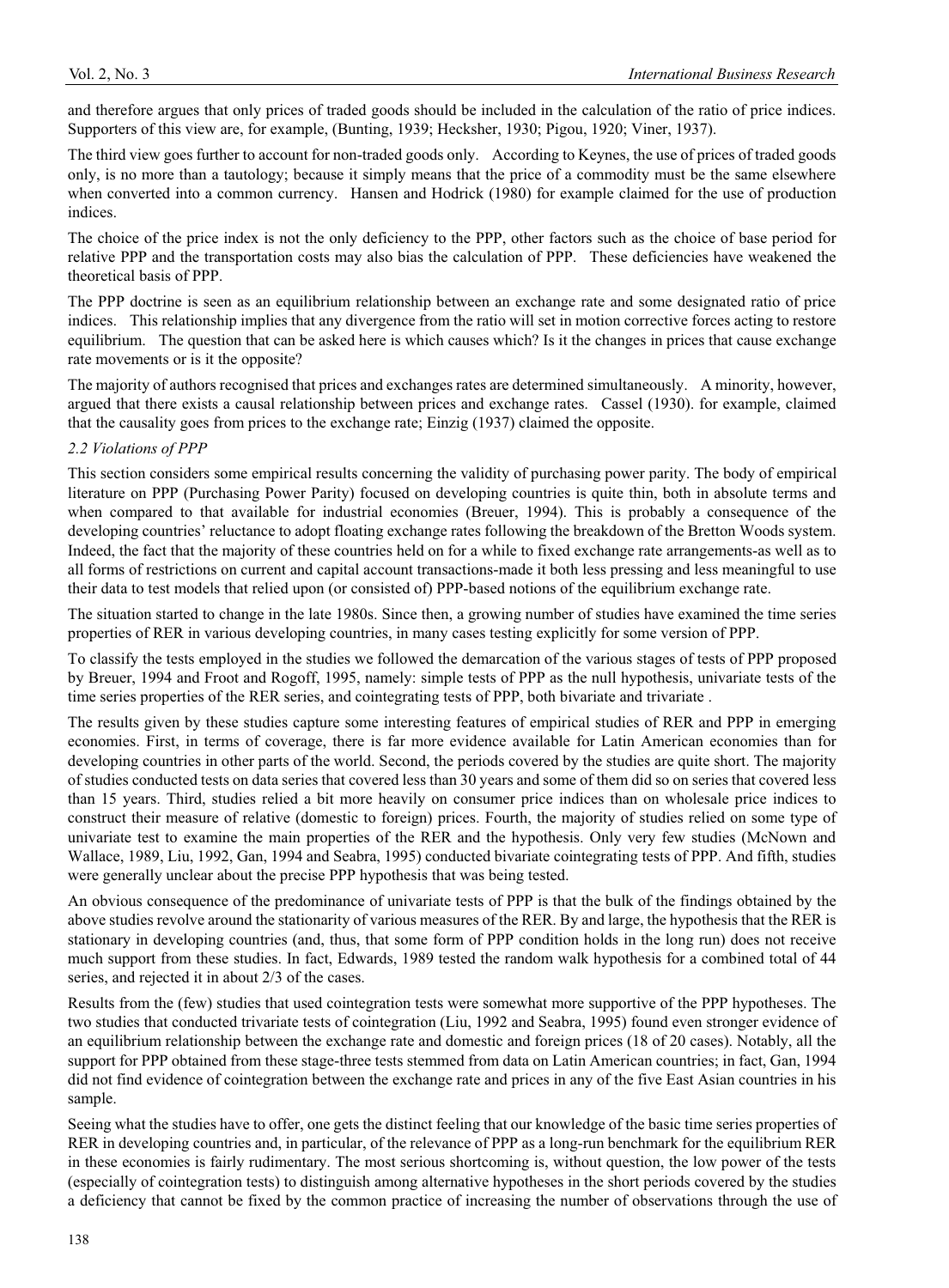quarterly or monthly data (Froot and Rogoff, 1995, Oh, 1996). But this is hardly the only problem. The pervasive and severe data problems that one encounters in developing countries may well be at the root of these shortcomings, and it is quite possible that for many countries this constraint will not disappear for many years. But this does not alter the basic conclusion that the evidence on RER stationarity and long-run PPP contained in studies of individual developing countries does not enable us to discern which, if any, of the regularities of the long-run RER that have been found for industrial economies are also applicable to (or relevant for) the developing world.

## *2.3 Recent developments in PPP violations*

Among the possible explanations for the violation of the law of one price and the purchasing power parity suggested by the empirical evidence, transportation costs, tariffs and non-tariff barriers are dominant. This has given rise to theoretical models of non-linear exchange rate arrangements (e.g. Williams and Wright, 1991; Dumas, 1992; Sercu, Uppal and van Hulle, 1995, Sarno and Taylor, 2001). To test these models empirically Michael, Nobay, and Peel (1997) use the Lothian and Taylor (1996) long span of annual data on dollar-sterling and franc-sterling exchange rates as well as monthly data for three real exchange rates during the interwar period and show that statistically significant nonlinearity characterizes the adjustment toward equilibrium of the real exchange rate series examined, successfully modeled as exponential smooth-transition autoregressive processes (Granger and Terasvirta, 1993). Obsfeld and Taylor (1997) investigated for the nonlinear nature of the adjustment process in term of threshold autoregressive (TAR) model (Tong, 1990). Obsfeld and Taylor provide evidence that TAR models work well when applied to disaggregated data, and yield estimates in which the thresholds correspond to popular rough estimates of the order of magnitude of actual transport costs (Sarno and Taylor, 2002).

As described earlier, a new issue has been raised in the PPP literature and is concerned by the fact that shocks to exchange rate series seem rather persistent, giving rise to a new exchange rate terminology called Long Memory models. A lot of empirical studies have used these models. The latter have tested the fractionally integrated time series. Among the pioneers, we find Baillie, R.T., Bollerslev, T., (1994). Baillie, R.T., Chung, C.F., Tieslau, M.A., (1996). Baillie, R.T.; Bollerslev, T.; Mikkelsen, H.O. (1996) and Baillie, Richard T. (1996).

As far as developing countries are concerned, Taylor and Sarno (2001) examined the behaviour of the real exchange rates of nine transition economies (Bulgaria, the Czech Republic, Hungary, Latvia, Lithuania, Poland, Romania, the Slovak Republic, and Slovenia) during the1990s. They used a nonlinear multivariate generalization of the Beveridge-Nelson decomposition. They results were supportive to the nonlinear behaviour of real exchange rates. However, and to the best of our knowledge, no empirical work has been carried out to test the nonlinearity and long memory of exchange rates in the North African countries.

## **3. A Long Memory Nonlinear Model**

In this section, we introduce a methodology that give us the opportunity to test for both non-linearity and long memory simultaneously. We shall start first by Long memory models.

## *3.1 Long Memory Models (ARFIMA)*

The concept of Long memory was known since work on fractional integration given by Granger and Joyeux (1980). They have found that the spectral density function of the differenced process appeared to be over-differenced, while the level of the series exhibited long run dependence that was inconsistent with stationary ARMA dynamics, Smallwood, 2005). They proposed a use of a fractional differencing operator that could produce a stationary ARMA series.

According to Granger (1980). Granger and Joyeux (1980) and Hosking (1981). the ARFIMA (p, d, q) model can be defined as:

$$
\phi(L)(1-L)^d(y_t-u)=\theta(L)\varepsilon_t
$$

with 
$$
E(\varepsilon_t) = 0
$$
;  $E(\varepsilon_t^2) = \sigma^2$  and  $E(\varepsilon_t \varepsilon_s) = 0$  for  $t \neq s$ ;  $\phi(L) = (1 - \phi_1 L - ... - \phi_p L^p)$  and  $\theta(L) = (1 + \theta_1 L + ... + \theta_q L^q)$ 

have all roots lying outside the unit circle, d is any real number;  $(1 - L)^d$  is the differencing operator and can be defined as :

$$
(1-L)^d = \sum_{k=1}^{\infty} \frac{\Gamma(k-d)}{\Gamma(-d)\Gamma(k+1)} L^k
$$
\n(1)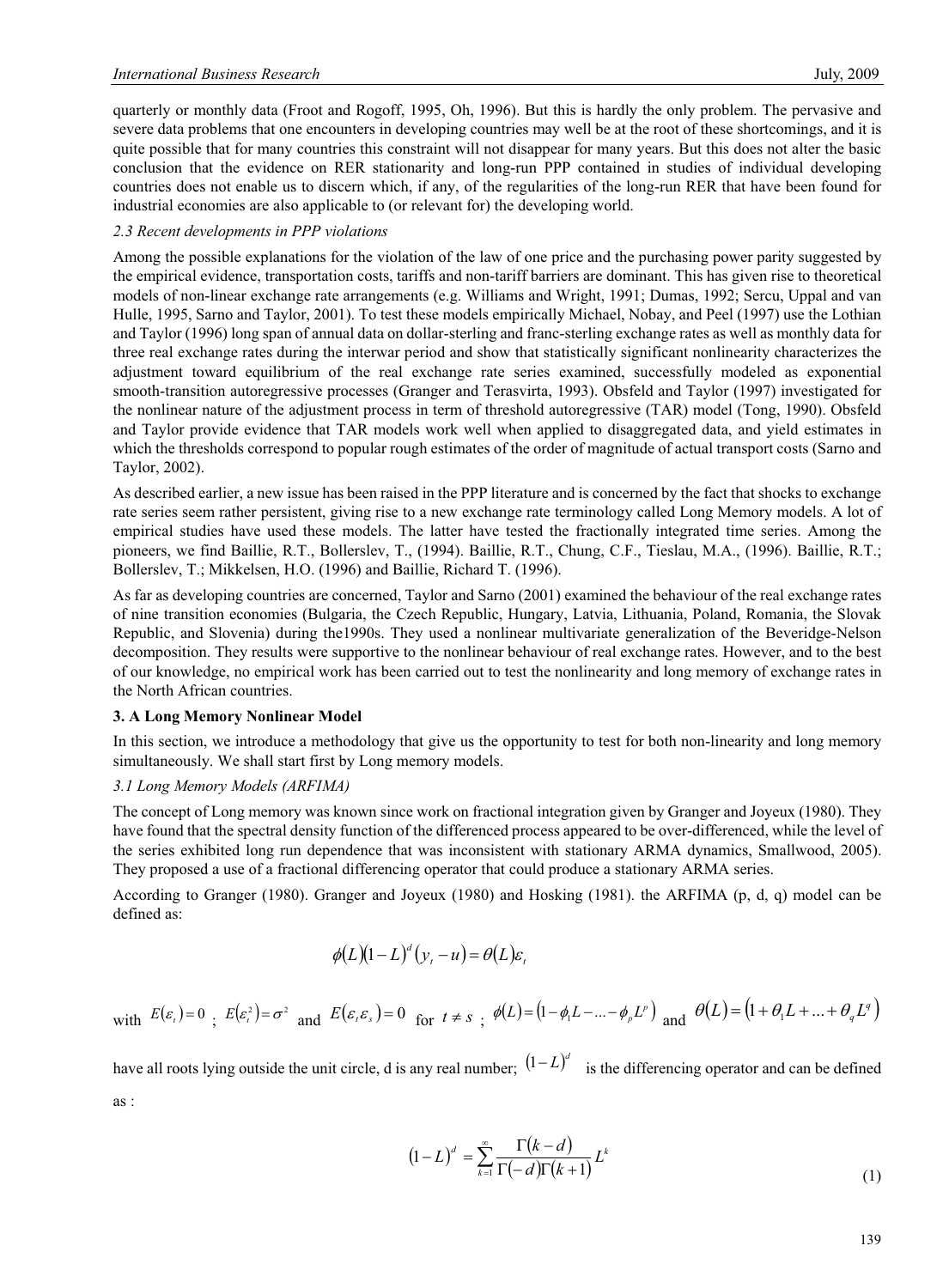With  $\Gamma$  is the gamma or generalised factorial function.

For  $-0.5 < d < 0.5$ , the process is stationary and invertible, and  $\mathcal{Y}_t$  is said to be fractionally integrated of order d (i.e.: I (d)). Thus d represents the degree of long memory behaviour. For  $d \le 1$ , the impulse response weights are finite, witch implies that shocks to the level of the series are mean reverting (the series are stationary).

#### *3.2 Non Linear Models (STAR):*

To capture the nonlinear feature of time series, a variety of models can be used (see, Franses & van Dijk, 2000). but the most popular model is the STAR. This model has been empirically developed by Terasvirta (1994). Generally, the model STAR (p) with two regimes can be written as:

$$
y_{t} = (\phi_{1,0} + \phi_{1,1}y_{t-1} + ... + \phi_{1,p}y_{t-p}) + (\phi_{2,0} + \phi_{2,1}y_{t-1} + ... + \phi_{2,p}y_{t-p})G(s_{t}, \gamma, c) + \varepsilon_{t}
$$
\n(2)

With  $\epsilon_i$  a gaussian white noise;  $G(s_i, \gamma, c)$  the transition function governing the movement from one regime to another and  $S_t$  is a function of the transition variable so that :  $S_t = Y_{t-d^*}$  According to Taylor, Peel & Sarno (2001). the transition variable the most sensible is the dependent variable that is lagged one period; the argument  $\gamma$ , which

determines the degree of curvature of the transition function, and the argument c, which is the threshold parameter.

 Generally speaking, the transition function could be either a logistic function (resulting in a LSTAR). or an exponential function (resulting in an ESTAR). Smallwood (2005) argued that the logistic function is preferred when asymmetric behavior is expected in the transition variable in order to distinguish between the expansion and recessions periods, (van Dijk, Terasvirta & Franses, 2002). However, Taylor, Peel & Sarno (2001) argued that the logistic function (LSTAR) is inappropriate for modelling exchange rate movements. According to them, there exist no economic reasons why exchange rtes adjust above or below the equilibrium. Thus, symmetric transition function is more appropriate. This is why , we have chosen to use an exponential transition function.

The exponential transition function can be written as follows:

$$
G(st, \gamma, c) = 1 - \exp[-\gamma(st - c)2]
$$

This function is asymmetric (It does not depend on the fact that the transition variable move above or below the threshold). The parameter  $\gamma$  controls the degree of nonlinearity. When  $\gamma \to 0$ , the transition function tends towards 0, and the model (2) will be a simple autoregressive model. And when  $\gamma \to \infty$ , the transition function will converge towards unity, which implies that the model (2) will be a different autoregressive model with the coefficients equal to the sum of autoregressive coefficients of the two regimes.

In order to test for the nonlinearity in the ESTAR model, we can use two hypotheses, either:  $\gamma = 0$  or  $\phi_{2,0} = \phi_{2,1} = ... = \phi_{2,p} = 0$ . However, the complexity of these tests is due to the fact that the parameters of the ESTAR models are unidentified under the null hypothesis of non linearity (nuisance parameter, *Note 1*). This problem is circumvented by Luukkonen, Saikkonen & Terasvirta (1988). They have proposed an approximation of the series by a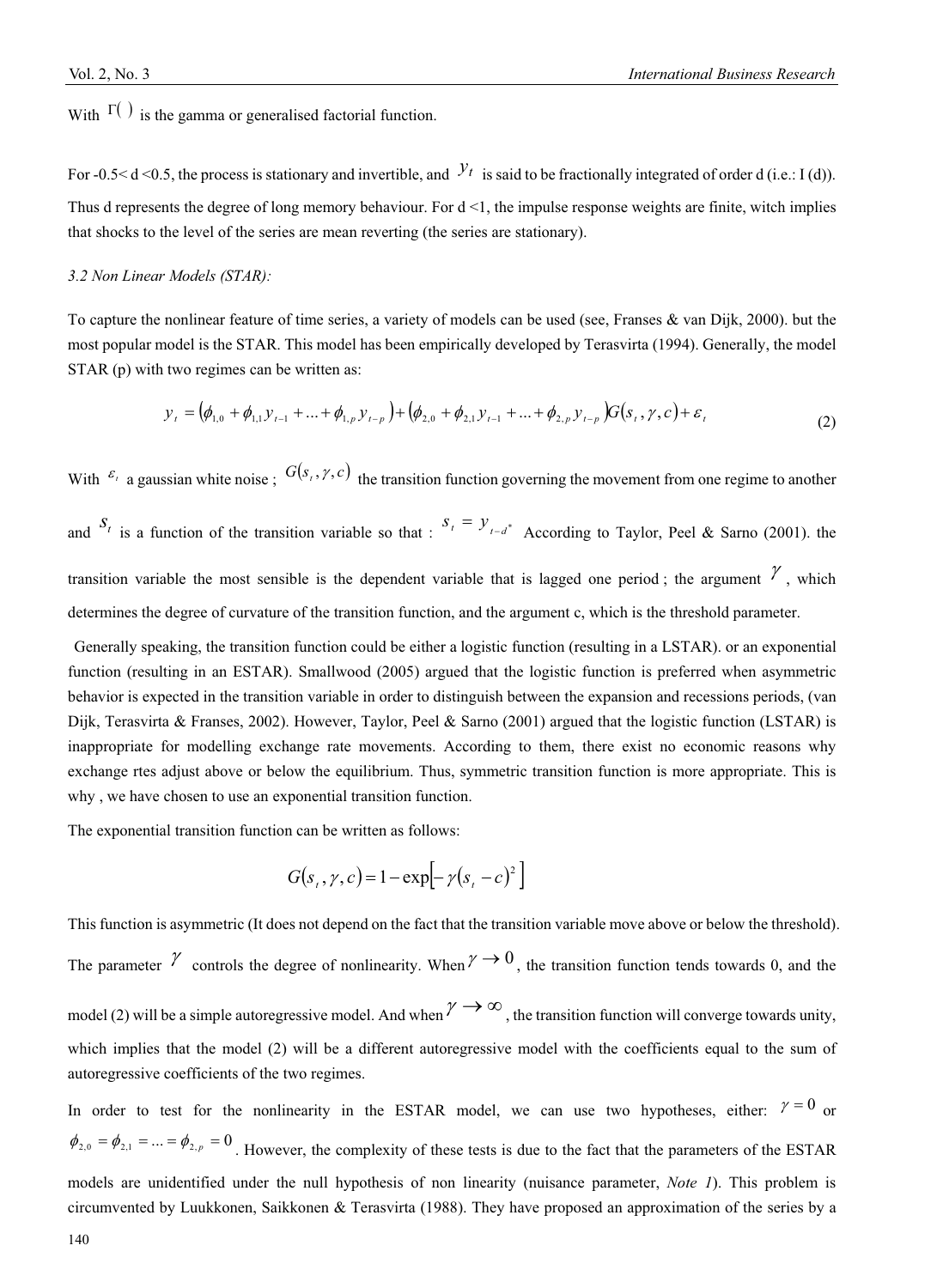first-order Taylor expansion of the transition function. Après this approximation, the unidentification problem will be less present, and the null hypothesis of linearity can be conveniently tested using Lagrange multiplier (LM) test with a standard asymptotic distribution of  $\chi^2$  under the null hypothesis.

The development of the first-order Taylor series expansion of the transition function with  $\gamma = 0$  under the constraint of  $d^*$  < *p* can be written as follows:

$$
y_{t} = \sum_{j=1}^{p} (\beta_{1,0} + \beta_{1,j} y_{t-j}) + \sum_{j=1}^{p} (\beta_{2,j} y_{t-j} y_{t-d}^*) + \sum_{j=1}^{p} (\beta_{3,j} y_{t-j} y_{t-d}^*) + e_{t}
$$
\n(3)

The terms  $\beta_{2,0} y_{t-d}$  and  $\beta_{3,0} y_{t-d}^2$  are excluded in order to avoid the problem of multicollinearity (Smallwood, 2005).  $e_t$  is related to the disturbance  $\epsilon_i$  is the remainder from the first-order Taylor series expansion. After this development, the null land alternative hypotheses

H0: 
$$
\beta_{2,j} = \beta_{3,j} = 0
$$
 with  $j=1,..,p$   
\nH1:  $\beta_{2,j} \neq 0$  or  $\beta_{3,j} \neq 0$  for at least one j

The  $\chi^2$  version of the LM statistic is calculated as follows :

$$
LM_{\chi^2} = \frac{T\left(\text{SSR}_R - \text{SSR}_{UR}\right)}{\text{SSR}_R}
$$

With T as the number of usable observations;  $SSR<sub>R</sub>$ ; is the sum of squared errors calculated under the null hypothesis. This hypothesis is distributed as a  $\chi^2(2p)$  statistic.

The F version of the test can be computed as follows:

$$
LM_F = \frac{(SSR_R - SSR_{UR})/2p}{SSR_{UR}/(T-3p-1)}
$$

And is distributed as an  $F(2p, T-3p-1)$  statistic.

### *3.3 The FI-STAR Model:*

The FI-STAR model has been recently developed by Van Dijk, Franses & Paap (2002). Generally speaking, the FI-STAR model can be defined as follows:

$$
(1-L)^d y_t = \left[ \phi_{1,0} + \sum_{j=1}^p \phi_{1,j} (1-L)^d y_{t-j} \right] + \left[ \phi_{2,0} + \sum_{j=1}^p \phi_{2,j} (1-L)^d y_{t-j} \right] G(y_{t-d^*}, \gamma, c) + \varepsilon_t
$$
\n(4)

With  $\epsilon_t$  is a martingale. In this case, the fractional difference of the time series process is a STAR model.

In their model, Van Dijk, Franses & Paap (2002) have utilised a logistic transition function (LSTAR). Smallwood (2005). have used merely the same methodology developed by van Dijk  $\&$  al. (2002) but using an exponential transition function (ESTAR). Since in the work in hand we will be using an exponential transition function, we will use the methodology developed in Smallwood (2005).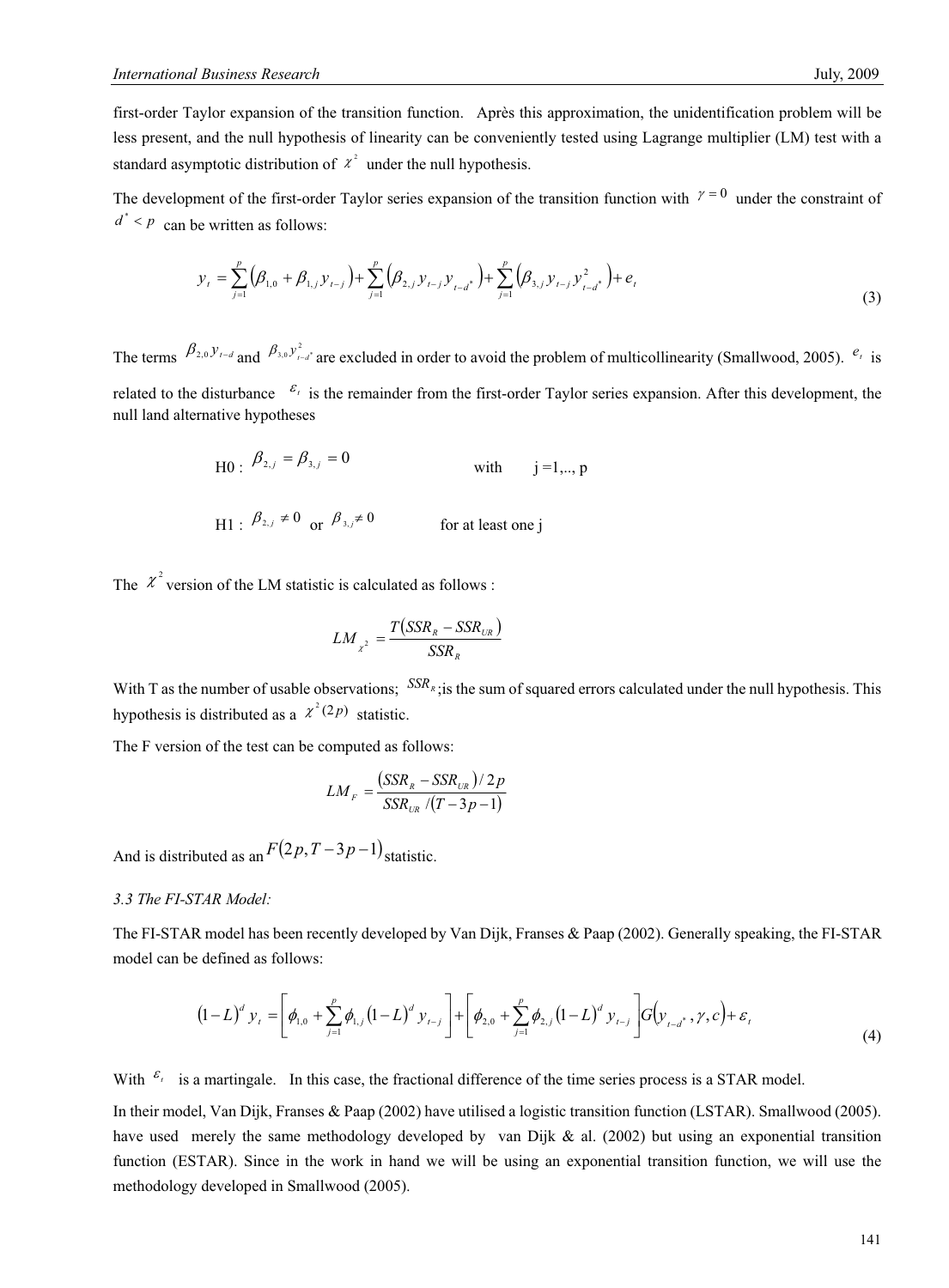The problems in the linearity tests in FI-STAR are almost the same as in the STAR models,

After a development of the first-order Taylor transition function (with  $d^* \leq p$ ) we will have auxiliary function of (4) and can be written as follows

$$
(1-L)^d y_t = \left[\phi_{1,0} + \sum_{j=1}^p \phi_{1,j} (1-L)^d y_{t-j}\right] + \left[\sum_{j=1}^p \phi_{2,j} (1-L)^d y_{t-j} y_{t-d}^* \right] + \left[\sum_{j=1}^p \phi_{3,j} (1-L)^d y_{t-j} y_{t-d}^* \right] + e_t
$$
\n(5)

The null hypothesis for nonlinearity is as follows:

$$
H0: \phi_{2,j} = \phi_{3,j} = 0 \qquad , \qquad j = 1,...,p
$$

Under the null hypothesis, the time series process is distributed as a long memory ARFIMA (p, d, 0). and  $e_t = \varepsilon_t$ . To construct the test, we use a conditional likelihood function under the assumption of normality and constant variance. The development of linearity LM test is due to Terasvirta (1994) and van Dijk, Franses & Paap (2002). First, we estimate an

ARFIMA (p, d, 0) model, so that we obtain a residuals series  $\hat{\mathcal{E}}$  and an integration order  $\hat{d}$  . The residuals sum of squares

$$
\begin{array}{llll}\n\text{(SSR}_R) & \text{is constructed for the residuals } \hat{\mathcal{E}} \text{ . after that, we estimate a regression on } \hat{\mathcal{E}} \text{ for } -\sum_{j=1}^{t-1} \frac{\hat{\mathcal{E}}_{t-j}}{j}, \\
1, \left(1-L\right)^j y_{t-1}, \dots, \left(1-L\right)^j y_{t-p}, \left(1-L\right)^j y_{t-1} y_{t-d}^*, \dots, \left(1-L\right)^j y_{t-p} y_{t-d}^*, \text{ and } \left(1-L\right)^j y_{t-1} y_{t-d}^*, \dots, \left(1-L\right)^j y_{t-p} y_{t-d}^*. \text{ The following inequality:} \end{array}
$$

residuals sum of squares of this regression is denoted  $SSR_{UR}$ .

The LM test statistic of  $\chi^2$  and Fisher are calculated as the same method previously described.

The nonlinearity test in the FI-STAR model depends on the estimate value of the differentiation parameter d. To estimate the parameters in a FI-STAR model, van Dijk & al. (2002) have modified Beran's (1995) approximate maximum likelihood (AML) estimator. The latter is based on an approximation of the LM function, which minimizes the sum of squared residuals for the models ARFIMA (p, d, 0) and FI-STAR (p) :

$$
S(\theta) = \sum_{t=2}^{T} \varepsilon_t^2(\theta)
$$

With  $\theta$  representing the parameters of the two models; the residuals are calculated using equation (4). More precisely, for the FI-ESTAR model, the errors are estimated as follows:

$$
\varepsilon_{t} = (1-L)^{d} y_{t} - \left[ \phi_{1,0} + \sum_{j=1}^{p} (1-L)^{d} y_{t-j} \right] - \left[ \phi_{2,0} + \sum_{j=1}^{p} (1-L)^{d} y_{t-j} \right] \left[ 1 - \exp \left\{ - \frac{\gamma}{\sigma_{y_{t-d}}^{2}} (y_{t-d} - c)^{2} \right\} \right]
$$

To estimate the model, we use a nonlinear least squares methodology, and regarding the difficulties encountered by this joint estimation, van Dijk  $\&$  al. (2002) proposed an algorithm that is based on the function of the sum of squares.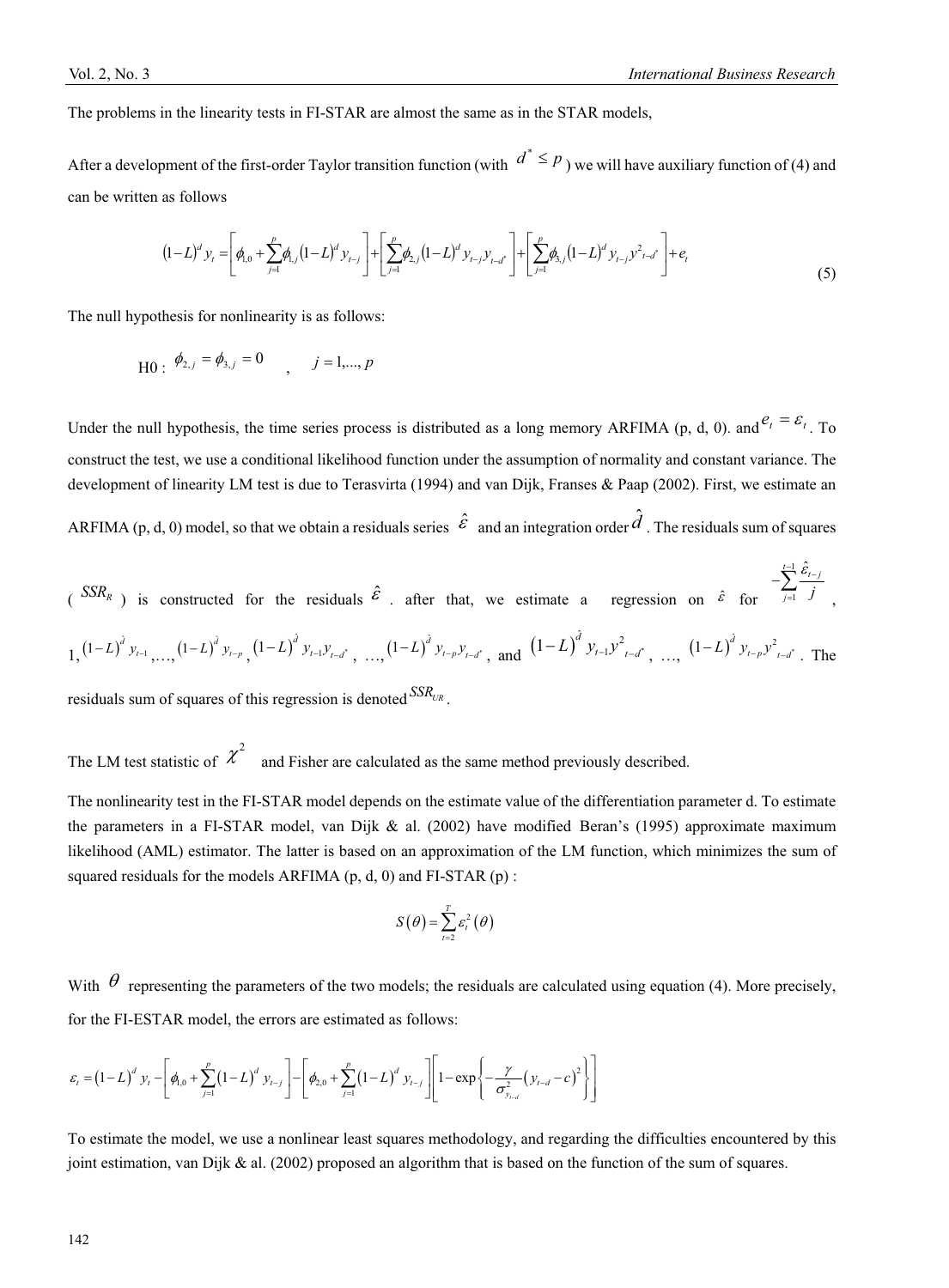With the exception of the differentiation parameter d, the threshold c and the smoothness parameter  $\gamma$ , the FI-STAR model is linear in the remaining parameters. Thus, we could use the nonlinear Least Squares in order to estimate  $\ell$ ,  $c$  and  $d$ , and the ordinary leas squares to estimate the autoregressive parameters in the two regime

In order to assess the validity of the estimation algorithm Smallwood (2005) ran a set of simulations for the FI-STAR specifications. The simulation results are found to be highly supportive of the estimation technique.

# **4. Data description**

Monthly data on nominal exchange rates for some selected North African countries (namely, Algeria, Egypt, Morocco and Tunisia) are used in our analysis. The data are obtained from the International Monetary Fund's International Financial Statistics (IFS). Precisely, the sample period the countries under analysis are as follows: It starts from 1974:01 to 2005:05 for Algeria, from 1970:01 to 2005:08 for Morocco, from 1970:01 to 2005:11 for Tunisia and from 1970:01 to 2005:10 for Egypt.

Some data were missing in the middle of the period in many cases. So, we have proceed to some interpolations in order execute model computations.

In our empirical analysis we test the real exchange rate (RER) stationarity. The RER is calculated as follows:

$$
q_t = s_t - p_t + p_t^*
$$

qt the real exchange rate ;

st the logarithm of nominal exchange rate ;

pt the logarithm of consumer price index of the base country ;

p\*t the logarithm of consumer price index of the foreign country

# **5. Estimation results**

# *5.1 Estimation of the ARFIMA (p, d, 0) model*

Estimation results of the model ARFIMA  $(p, d, 0)$  are in presented in table (1). The number of autoregressive coefficients are determined using AIC and SIC criteria. The Ljung box statistic shows that two of North African countries have a high autocorrelation of errors (*Note 2*) (Algeria and Tunisia). The results in table (1) show also that with the exception of Morocco, the purchasing power parity hypothesis is accepted. Indeed the standard error at 5% for Morroco indicates that the estimated value of the d parameter is insignificantly different from unity, implying a rejection of purchasing power parity. In sum, table (1) show that there is no evidence of stationarity (all the d parameters are insignificantly different from zero, and at the same time the autoregressive coefficient is significantly inferior to unity). Thus the results are in favour of a long memory for the majority of countries (Algeria, Egypt and Tunisia,).

# *5.2 Nonlinearity tests*

The non linearity test results of the FI-STAR model are presented in table (2). The results show that the linearity hypothesis is rejected at the 5% level For Algeria and Egypt. For Morocco and Tunisia, this hypothesis is rejected at the 10% level. Thus, all real exchange rates are non linear. In fact, the results are in favour the FI-STAR model.

# *5.3 FI-ESTAR estimation results*

The test results show that the exchange rate behaviour is nonlinear, and more precisely in the form of a FI-ESTAR model. The results are presented in table (3). Smallwood (2005) argued that: "*The underlying estimates of the smoothness parameter*  $\gamma$  are quite large, and as such the estimated Hessian matrix can be volatile. As a consequence, the numerical *standard errors are relatively large when compared to table* (1)". The results in table (3) show that in the case Tunisia, real exchange rates are found to be nonlinear and highly persistent (It is considered as integrated of order 1). For the remaining countries, real exchange rates are nonlinear and stationary. Thus, they can be represented as ESTAR (p) models.

Other results can be shown in table (3). Such as, for instance, the autoregressive coefficients in the two regimes, the transition function, the threshold, and many other statistics that are used to evaluate the models (e.g., Kurtosis, Skewness, Jarque Bera, Ljung Box, AIC, SCI, SSE). The Ljung Box statistic shows that the problem of autocorrelation is less present in the nonlinear models than ARFIMA models.

However, we have found very difficult to give interpretation to some estimation results presented in table (3) (For instance, the case of nonlinear models without a log memory). The estimation to these models using ESTAR (p) seems to the appropriate solution to this problem.

The test results show, that even though the combination of nonlinear models with long memory models could help us to understand the real exchange behaviour in the North African countries, one could argue that ESTAR models are the most appropriate in the majority of cases. This argument goes in tune with the findings of Sarno and Taylor (2002). Using this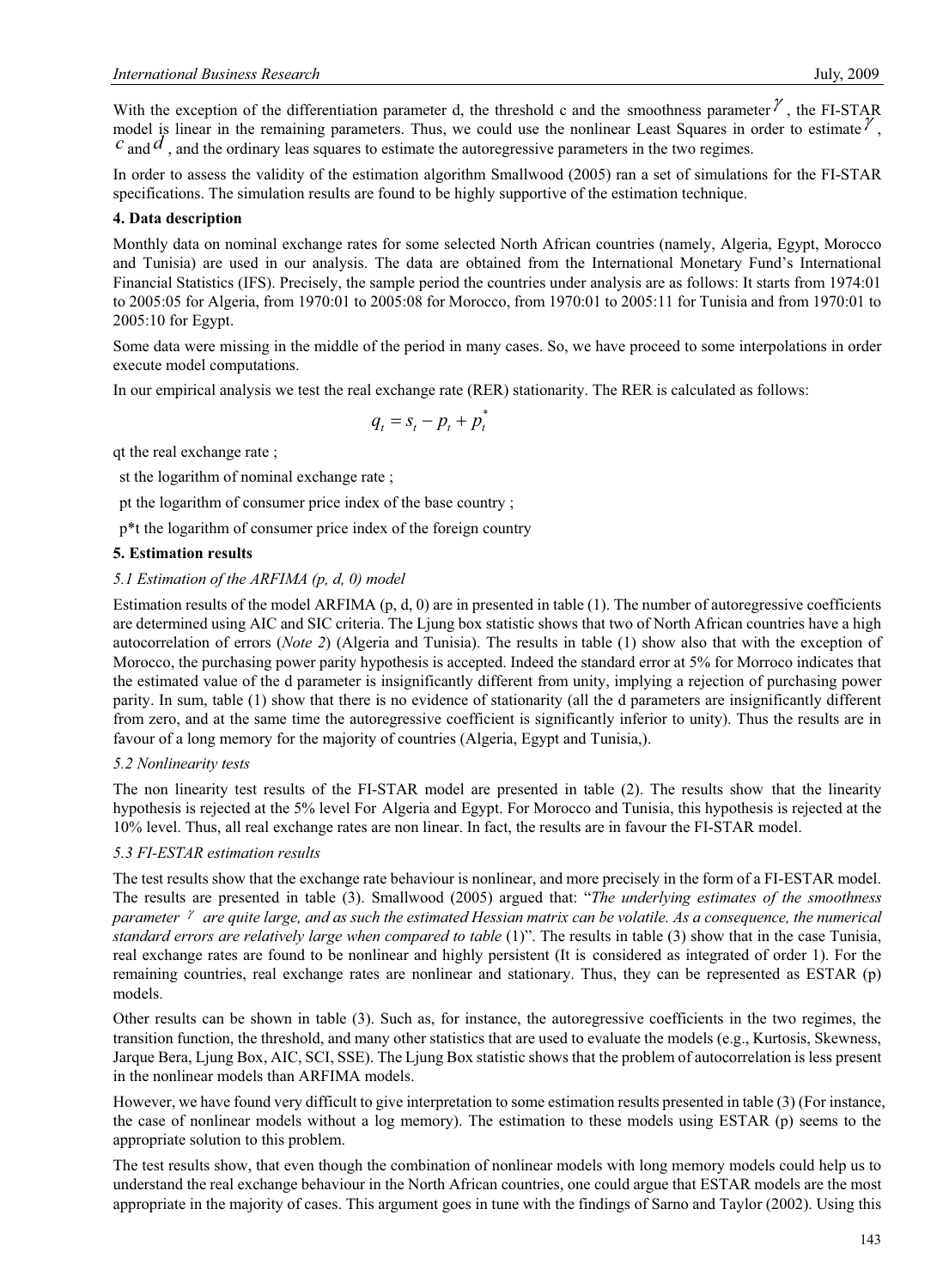model, we found that with exception of Tunisia, the purchasing power parity hypothesis is accepted for the remaining North African countries.

## **6. Conclusion**

We have tried in this paper to present a new time series model which can test at the same time nonlinearity and long memory. We have applied this model to the real exchange rate in some selected NORTH AFRICAN countries namely (Algeria, Egypt, Morocco and Tunisia). The results show that the joint hypothesis of long memory and nonlinearity is not accepted in all our North African exchange rates. In fact, the behaviour is shown to be nonlinear. The results also show that the purchasing power parity could not be accepted in the case of Tunisia. In fact the series are integrated of order 1. We found that there is no evidence of long memory in the cases of Algeria and Egypt. This last result implies the use of ESTAR models give better results concerning the description of the real exchange rate behaviour in these countries. Moreover, the study has shown that when using ESTAR model alone, this can lead to some misinterpretation of the real exchange rate behaviour in many cases. This is why it is necessary to use the FI-STAR model which would give more information to policy makers to face exchange rate shocks, especially, when these shocks are characterised by a long memory process.

## **References**

Baillie, R.T., Bollerslev, T. (1994). The long memory of the forward premium. *Journal of International Money and Finance* 13, 565–571.

Baillie, R.T., Chung, C.F., Tieslau, M.A., 1996. Analysing in inflation by the fractionally integrated ARFIMA-GARCH model. *Journal of Applied Econometrics* 11, 23–40.

Baillie, R.T.; Bollerslev, T.; Mikkelsen, H.O. (1996). Fractionally Integrated Generalized Autoregressive Conditional Heteroskedasticity. *Journal of Econometrics*, 74, 3–30.

Baillie, Richard T. (1996) "Long memory processes and fractional integration in econometrics*." Journal of Econometrics*, 73, 5-59.

Beran Jan (1995). "Maximum Likelihood Estimation of the Differencing Parameter for Invertible Short and Long Memory Autoregressive Integrated Moving Average Models", *Journal of the Royal Statistical Society*. Series B (Methodological). Vol. 57, No. 4. (1995). pp. 659-672.

Breuer, J.B., 1994, "*An Assessment of the Evidence on Purchasing Power Parity*," in J. Williamson ed., Estimating Equilibrium Exchange Rates (Washington, DC: Institute for International Economics).

Bunting, F. H. (1939). 'Purchasing Power Parity Theory Reexamined', Southern Economic Journal, 3, 282-301.

Cassel, G. (1930). 'Money and Foreign Exchange after 1919 ', MacMillan, London.

Cassel, G., (1918). "Abnormal Deviations in International Exchanges," *Economic Journal*, Vol. 28, pp. 413–15

Diebold, F.X., and G. Rudebusch. (1989). "Long memory and persistence in aggregate output," *Journal of Monetary Economics*, 24, 189-209.

Dornbusch, R., 1987, "Purchasing Power Parity,'' in J. Eatwell, M. Milgate, and P. Newman, eds., *The New Palgrave: A Dictionary of Economics* (London: Macmillan). pp. 1075–85.

Dumas, B. (1992). "Dynamic equilibrium and the real exchange rate in a spatially separated world." *Review of Financial Studies,* 5, 153–180.

Edwards, S. (1989). 'Real Exchange Rates, Devaluation and Adjustment: Exchange Rate Policy in Developing Countries', Cambridge, Mass: MIT Press.

Einzig, P. (1937). 'The Theory of Forward Exchange', MacMillan, London.

Franses, P. H., and D., van Dijk (2000). "nonlinear time series models in empirical finance", Cambridge University Press.

Frenkel, J.A., 1978, "Purchasing Power Parity: Doctrinal Perspective and Evidence from the 1920s," *Journal of International Economics*, Vol. 8, pp. 169–91.

Friedman, Milton, (1953). 'The Case for Flexible Exchange rates', in Essays in Positive Economics, University of Chicago, 157-203.

Froot, K.A., and K. Rogoff, (1995). "Perspectives on PPP and Long-Run Real Exchange Rates," in K. Rogoff and G. Grossman, eds., *Handbook of International Economics* (Amsterdam: North Holland).

Gan, W.B. (1994). 'Characterizing Real Exchange Rate Behaviour of Selected East Asian Economies', *Journal of Economic Development* Vol. 19, 2: 67-92

Granger C.W.J., Teräsvirta T. (1993). *Modeling Nonlinear Economic Relationships*, Oxford University Press, Oxford.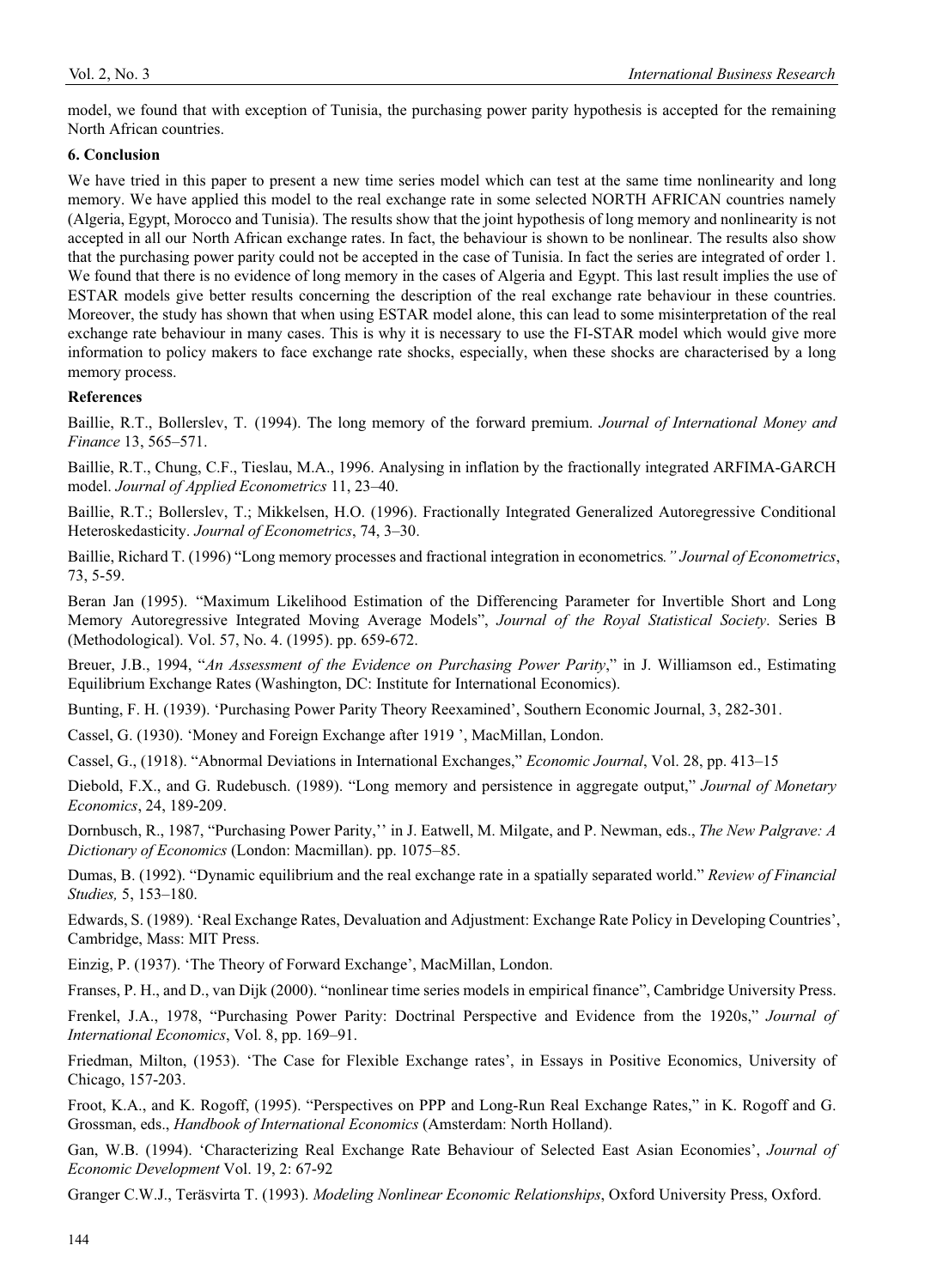Granger, C. W. J., and R. Joyeux. (1980) "An introduction to long-memory time series," *Journal of Time Series Analysis*, 1, 15-30.

Granger, C.W.J. (1980). "Long memory relationships and the aggregation of dynamic models", *Journal of Econometrics* , Volume: 14, Issue: 2, pp. 227-238.

Hamilton. D.J (1989). "A new approach to the economic analysis of nonstationary times series and the business cycle" *Econometrica* 57: 357-384.

Hansen , L.P. and Hodrick, R.J. (1980). 'Forward exchange rate as optimal predictor of future spot rates : An econometric analysis', *Journal of Political Economy*,88 No 5, 829-853.

Hansen B.E. (1996). "Inference When a Nuisance Parameter is not Identified under the Null Hypothesis*", Econometrica*, 64, 413-430.

Hecksher, E. F. (1930). 'Sweden, Norway, Denmark and Iceland in the World War', New Hawen.

Hosking. Jonathan (1981). "Fractional differencing" *Biometrika* 68: 167-170.

Isard, P. (1978). 'Exchange Rate Determination: A Survey of popular Views and Recent models', *Princeton Studies in International finance*, No 42.

Liu, P. (1992). 'Purchasing Power Parity in Latin America: A Cointegration Analysis', *Weltwirtschaftliches Archiv*, Vol. 128, No 4: 662-680.

Lothian, J. and Taylor, M. (1996). "Real exchange rate behavior: the recent float from the perspective of the past two centuries," *Journal of political economy,* 104,488-510.

Luukkonen, R., Saikkonen, P., Terasvirta, T. (1988). Testing linearity against smooth transition autoregressive models. *Biometrika* 75, 491–499.

McNown, R., and M. Wallace, (1989). "National Price Levels, Purchasing Power Parity, and Cointegration: A Test of Four High Inflation Economies," *Journal of International Money and Finance,*Vol. 8, 533-45.

Michael, P., Nobay, A. R. & Peel, D. A. (1997). "Transaction costs and nonlinear adjustment in real exchange rates: An empirical investigation." *Journal of Political Economy*, 105, 862–879.

Obstfeld, M., & Taylor, A. M. (1997). "*Nonlinear aspects of goods-market arbitrage and adjustment: Heckscher's commodity points revisited*." Centre for International and Development Economics Research (CIDER) Working Papers C97-088, University of California at Berkeley.

Officier, Laurence H. (1976). "The productivity bias in purchasing power parity : an Econometric Investigation" IMF Staff Papers, Vol. XXIII(3). 545-580.

Oh, K.Y. (1996). 'Purchasing Power Parity and unit root tests using panel data', Journal of International Money and Finance, Vol.15, No. 3: 405-418.

Pigou, A. C. (1920). 'Some Problems in Foreign Exchanges', *Economic Journal,* 30, 460-472.

Pippenger, P. (2004). "The Modern Theory of the LOP and PPP: Some implications", Departement of economcs, University of California, Santa Barbara, *Departemental Working papers*, UCSB, 03,04.

Rogoff, K. (1996) "The purchasing power parity puzzle," *Journal of Economic Literature* 34: 647-68.

Sarno, L., & Taylor, M. P. (2002). "Economics of exchange rates." Cambridge7 Cambridge University Press.

Sarno, L., and M. P. Taylor (2001). "Purchasing power parity and the real exchange rate." Centre for Economic Policy Research discussion paper No.2913, August, forthcoming International Monetary Fund Staff Papers.

Seabra, F. (1995). 'Short-run exchange rate uncertainty in Latin America', *Applied Economics,* Vol. 27: 441-450

Sekkioua, H. S. (2005). "Nonlinear adjustment in the forward premium: evidence from a threshold unit root test, *International Review of Economics and Finance.*

Sercu, P., Uppal, R. and Van Hulle, C. (1995). "The exchange rate in the presence of transactions costs: implications for tests of purchasing power parity," *Journal of Finance* 50: 1309-1319.

Smallwood. Aaron. D. (2005). "Joint Tests for Long Memory and Non-linearity: The Case of Purchasing Power Parity" *Studies in Nonlinear dynamics and Econometrics* Vol. 9 No. 2, Article 7.

Stinchcombe M.B., White H. (1998). "Consistent Specification Testing with Nuisance Parameters Present Only Under the Alternative", *Econometric Theory*, 14, 295-325.

Taylor M.P., Peel D.A. & Sarno L. (2001). "Nonlinear Mean-Reversion in Exchange Rate Rates: Towards a Solution to the Purchasing Power Parity Puzzles", for coming in *International Economic Review*.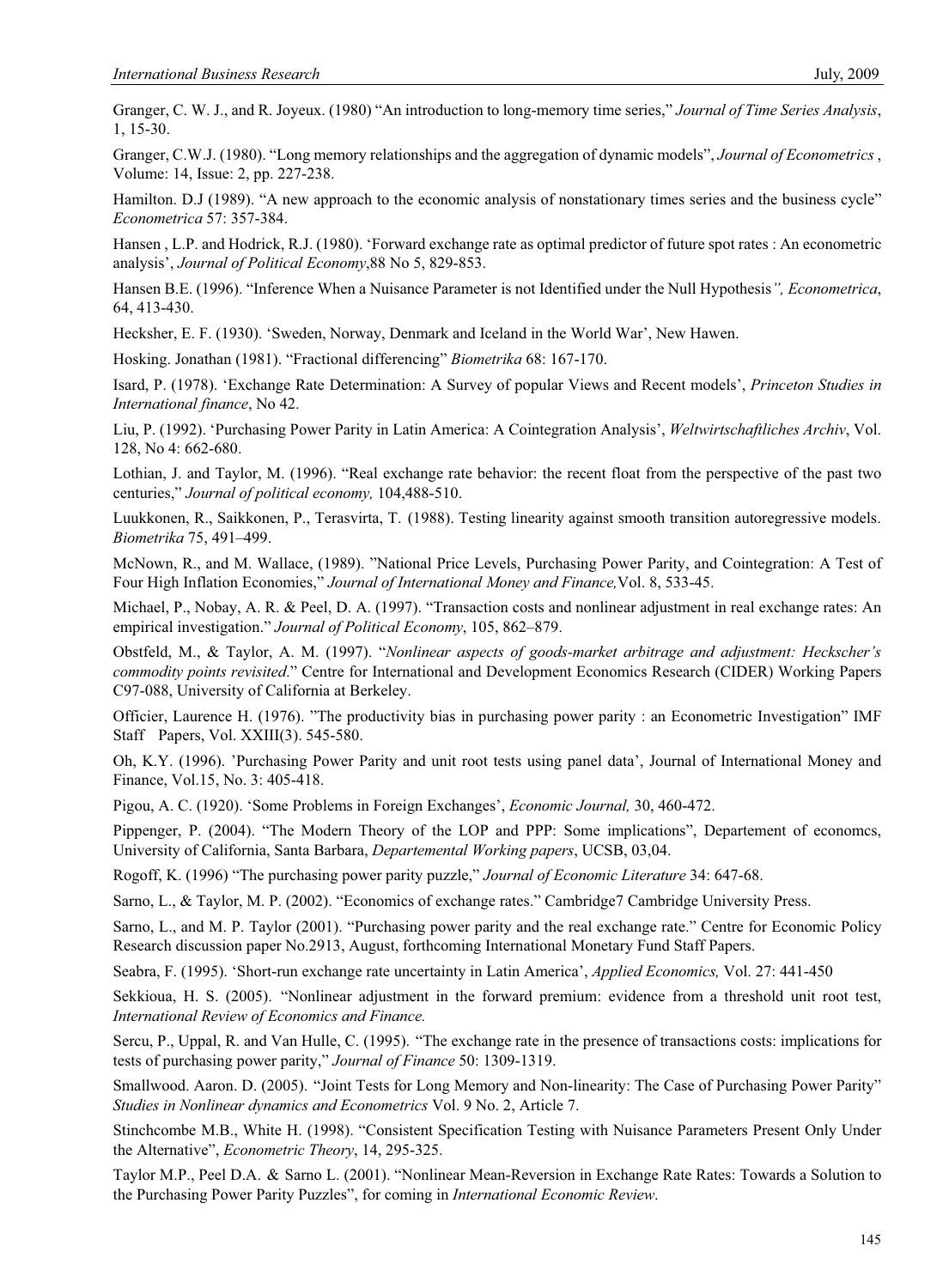Taylor, M. P. (1995). "The Economics of exchange rates." *Journal of Economic Literature*, 33, 13-47.

Taylor, M.P. and L. Sarno. (2001). "Nonlinear Mean-Reversion in Real Exchange Rates: Towards a Solution to the Purchasing Power Parity Puzzles," *International Economic Review*, Vol. 42, 1015-42.

Terasvirta, T. (1994). "Specification, Estimation, and Evaluation of Smooth Transition Autoregressive Models", *Journal of the American Statistical Association*, Vol. 89, No. 425. pp. 208-218.

Terasvirta, T., (1998) "Modelling economic relationships with smooth transition regressions" In: A. Ullah, D.E.A. Giles (Ed.). *Handbook of Applied Economic Statistics*. Marcel Dekker, New York, pp. 507–552.

Tong, H. (1990). "Nonlinear Time Series: A Dynamical System Approach" (Oxford: Clarendon Press).

van Dijk, D., Terasvirta, T ,and P.H. Franses. (2002). "Smooth transition autoregressive models - a survey of recent developments," *Econometric Reviews*, 21, 1-47.

van Dijk, Dick; Franses, Philip Hans; Paap, Richard. (2002). "A nonlinear long memory model, with an application to US unemployment", *Journal of Econometrics* Volume: 110, Issue: 2, pp. 135-165.

Viner, J. (1937). 'Studies in the Theories of International trade', Harper and Bros, New York.

Williams, J.C. and B.D. Wright. (1991). "Storage and Commodity Markets" (Cambridge, England: Cambridge University Press).

## **Notes**

Note 1. The problem of undentified nuisance parameters under the null hypothesis is developed by Ploberger (1994); Hansen (1996) and Stinchcombe & White (1998).

Note 2. We have used many regressions, and we have found that thee regression with one coefficient only is the one that produces the lowest level of autocorrelation. And still with this level, there is a high autocorrelation.

| Table 1. Results for Estimation of ARFIMA (p,d,q) Model |  |
|---------------------------------------------------------|--|
|---------------------------------------------------------|--|

|                           | Algeria        | Egypt                                           | <b>Morocco</b> | Tunisia   |
|---------------------------|----------------|-------------------------------------------------|----------------|-----------|
|                           |                |                                                 |                | 0.9838    |
| Øι                        |                | 0.9973 [0.0040] 0.9979 [0.0025] 0.1304 [0.0777] |                | [0.0148]  |
| Ø                         | n.a            | n.a                                             | n.a            | n.a       |
|                           | n.a            | n.a                                             | n.a            | n.a       |
| Ø                         | n.a            | n.a                                             | n.a            | n.a       |
|                           |                |                                                 |                | 0.0741    |
| d                         |                | 0.2134 [0.0578] 0.0262 [0.0223]                 | 1 [0.0344]     | [0.0643]  |
|                           |                |                                                 | $-0.0782$      | 0.1176    |
| $\mu$                     | 2.766 [3.3346] | 1.9122 [3.4064]                                 | [0.0518]       | [0.1253]  |
| <b>Kurtosis</b>           | 18,7932        | 82,7698                                         | 5,8521         | 4,2144    |
| <b>Skewness</b>           | 2,6385         | 7,9917                                          | 0,5358         | 0,5794    |
| <b>Jarque Bera</b>        | $4,18E+03$     | $1,18E+05$                                      | 164,3785       | 25,3588   |
| P.val $[5]$ (Q            |                |                                                 |                |           |
| stat)                     | 0,093          | 0,8284                                          | 0,9883         | 0,235     |
| <b>P.val</b> $[10]$ $(Q)$ |                |                                                 |                |           |
| stat)                     | 0,2015         | 0,006                                           | 0,6213         | 0,3705    |
| P.val [20] (Q             |                |                                                 |                |           |
| stat)                     | 0,1065         | 0,002                                           | 0,46           | 0,2607    |
| AIC                       | $-8,1969$      | $-7,5147$                                       | $-8,8963$      | $-9,1077$ |
| SIC                       | $-8,1648$      | $-7,4863$                                       | $-8,8678$      | $-9,0611$ |
| <b>SSE</b>                | 0,0986         | 0,2306                                          | 0,0576         | 0,0235    |

*Notes: The numerical standard errors are displayed in brackets under the respective coefficients. We used the SIC and AIC, coupled with a criteria that the residuals from the estimated models must be serially uncorrelated to generate the number of AR coefficients.*